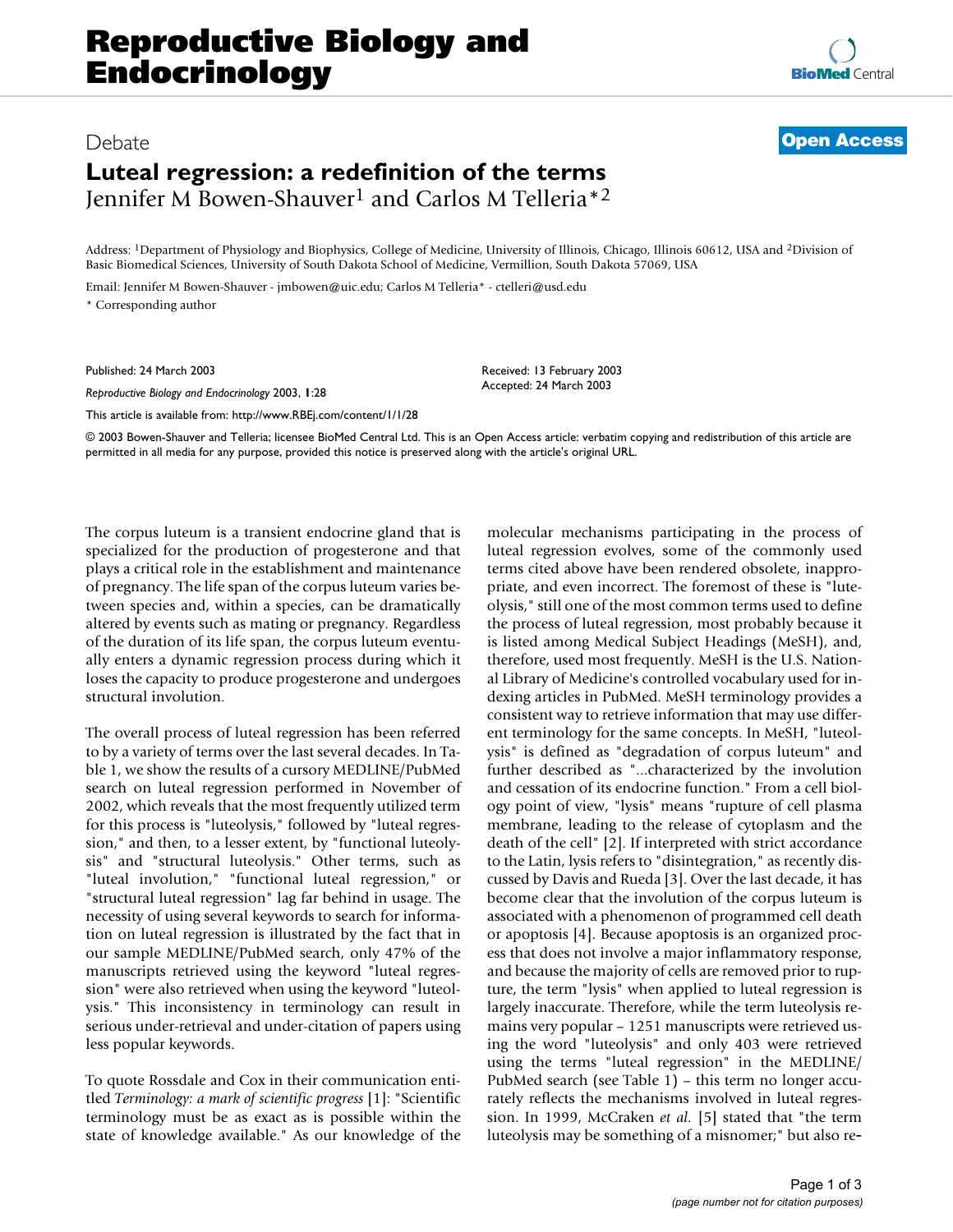| Rank | <b>Terms</b>                      | <b>Total Number of Arti-</b><br>cles Retrieved | <b>Retrieval Period</b> | <b>Number of Articles</b><br><b>Retrieved for Period</b><br>2001-2002 |
|------|-----------------------------------|------------------------------------------------|-------------------------|-----------------------------------------------------------------------|
|      | "luteolysis"                      | 1251                                           | 1967-2002               | 96                                                                    |
|      | "luteal regression"               | 403                                            | 1966-2002               | 35                                                                    |
|      | "functional luteolysis"           | 82                                             | 1973-2002               |                                                                       |
|      | "structural luteolysis"           | 72                                             | 1969-2002               | 14                                                                    |
|      | "luteal involution"               | 41                                             | 1978-2002               | 8                                                                     |
| ь    | "functional luteal<br>regression" | 10                                             | 1984-2002               | 0                                                                     |
|      | "structural luteal<br>regression" |                                                | 1988-2002               |                                                                       |

**Table 1: Results of a cursory MEDLINE/PubMed search performed on November 2002 using the terms as listed.**

ferred to the deep entrenchment of this term in the literature. However, the exponential increase in the number of scientific manuscripts published in recent years ensures that a prompt move to replace the older term with a more accurate descriptor will rapidly result in an overturn of the current ranking displayed in Table 1 and that only a minority of papers will continue to be retrieved using the older term.

Despite the fact that a strict definition of "luteolysis" appears to regard only the structural disintegration of the corpus luteum, broader interpretations are rife within the literature. Rothchild [6] defined luteolysis as "stopping the secretion of progesterone by the corpus luteum." Two other recent reviews take a middle road. Hoyer [7] refers to the fall in progesterone secretion as functional regression but considers structural regression, or cell death, the "true" regression. Niswender *et al.* [8], while referring to luteal regression as the structural demise of the corpus luteum, go on to describe the loss of progesterone synthesis and secretion – not a structural event – as part of the regression of the corpus luteum.

As the previous paragraph shows, the adjectives "structural" and "functional" cannot be overlooked when addressing terminology in the field of luteal regression. These words have had a consistent presence in literature concerning the regression of the corpus luteum since Malven and Sawyer [9] described the process of luteal regression in the rat as having two components: "1) an initial termination of luteal secretory function and 2) a subsequent morphological regression of the nonfunctioning corpora lutea." A few years later Malven *et al*. [10] used the term "structural luteolysis" to describe the morphological regression of persistent, nonfunctional corpora lutea in the hypophysectomized rat. The definition of "nonfunctional" provided in this manuscript expanded upon the 1966 description of the first component of luteal regression in the rat by explaining that the corpora lutea "did not secrete enough progesterone to induce deciduoma formation following endometrial traumatization." Thus, the corpora lutea were "nonfunctional" in terms of progesterone production and the potential for establishment of pregnancy.

Since the appearance of these early papers, the terms functional and structural regression of the corpus luteum (or the more popular phrasing "functional and structural luteolysis") have gained relative acceptance and usage. The cursory MEDLINE/PubMed search shown in Table 1 turned up 82 references containing the phrase "functional luteolysis," of which 5 were 2001 and 2002 publications, and 72 references containing the phrase "structural luteolysis," of which 14 were 2001 and 2002 publications. The prevalence of the term "structural luteolysis" over "functional luteolysis" in recently published articles may be due in part to a greater disparity in the perceived meaning of the latter term. This stems largely from studies in rats, in which it was revealed that corpora lutea which no longer secreted significant quantities of progesterone retained many functions, including active steroidogenesis [11–13].

It is our contention that these two frequently described components of the process of luteal regression (i.e. cessation of progesterone secretion and disappearance of the structure) merit equal attention. However, the timing and inter-relationship of these two types of regressive changes appears to vary by species. As new information on the molecular steps triggered during luteal regression is obtained, these mechanisms will need to be defined as they relate to these facets of the overall regressive process. Davis and Rueda [3] advised that the terms functional and structural used in the context of luteal regression should be adequately defined by the authors in the context of the particular species and reproductive stage being studied, with which we concur. It is not extreme to predict that with the